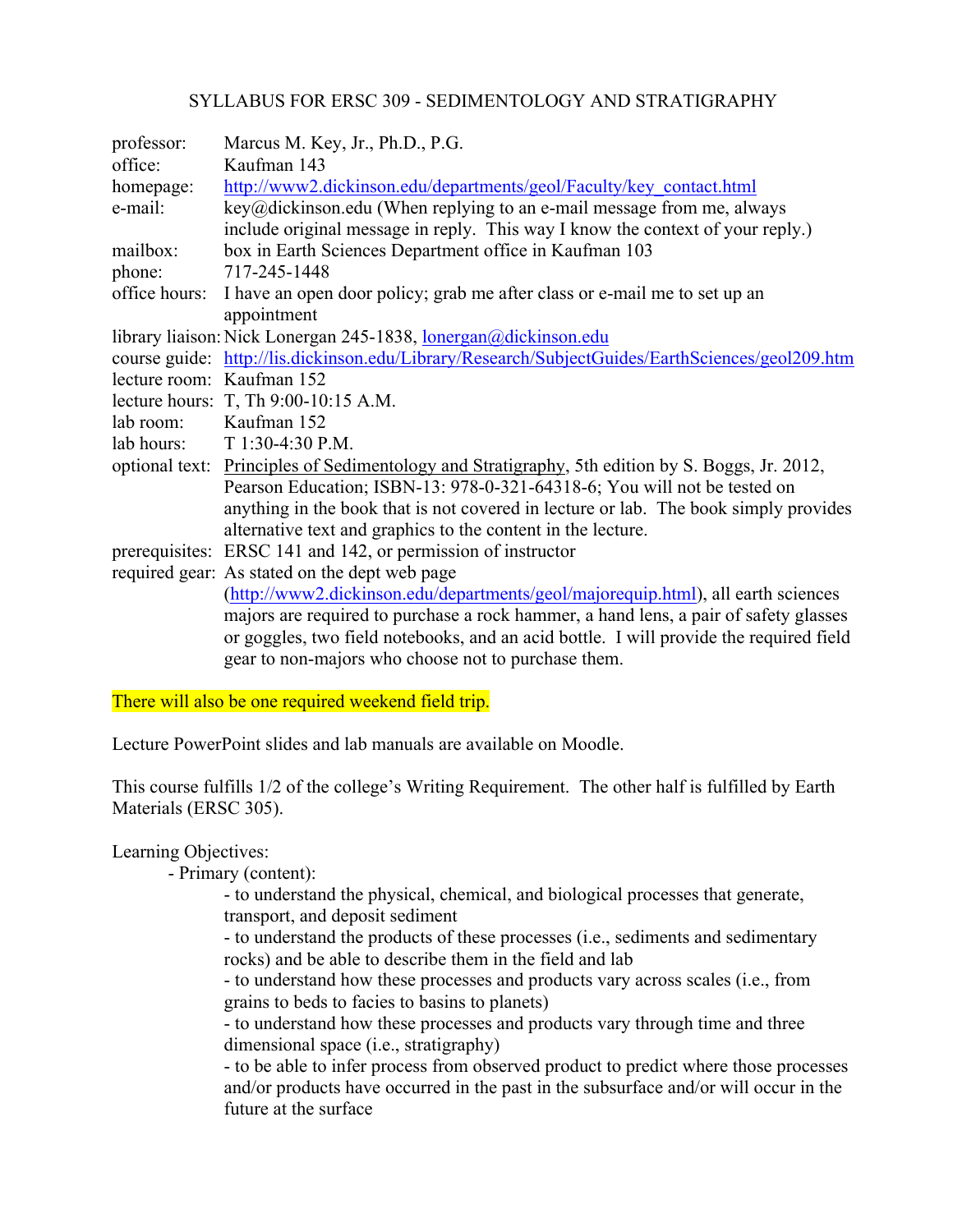- to be able to draw connections between sedimentary geology and other subdisciplines of the Earth Sciences, other scientific disciplines in general (esp. Archaeology), and everyday life in human society

- to be able to use fundamental principles and concepts of sedimentary geology to solve problems using sedimentary and stratigraphic data

- As this is a SCON course (i.e., Sustainability CONnections course): to learn about living sustainably on a planet with finite sedimentary resources (i.e., sand, gravel, concrete, cement, gold, uranium, coal, oil, natural gas, groundwater); What is the stratigraphic record of human's unsustainable use of these resources (i.e., global warming/ocean acidification)?

- Secondary (skills):

- to develop your observational (develop a new set of eyes), field, analytical, quantitative reasoning, critical thinking, computer, problem solving (i.e., quantitative literacy) skills

- to learn how to find information in the primary literature, critically evaluate it (i.e., information literacy skills), assimilate it, synthesize it, and communicate it orally and in writing

- to learn how to work collaboratively in teams (mainly in lab and field)

- to develop a life-long interest in learning more about the natural world

- to be able to make an informed decision if you want the pursue some aspect of sedimentary geology in graduate school

| Grading: | - Lecture: | midterm*                                       | 10 %   |                |
|----------|------------|------------------------------------------------|--------|----------------|
|          |            | $final*$                                       | $10\%$ |                |
|          |            | attendance                                     |        | $5\%$          |
|          |            | current events**                               |        | $5\frac{0}{6}$ |
|          |            | extra credit for attending 3 ERSC seminars**** |        | $3\%$          |
|          | $-Lab$ :   | information literacy lab***                    |        | $5\frac{0}{6}$ |
|          |            | terrigenous grain properties lab***            |        | $5 \ \%$       |
|          |            | Girty's Notch field trip lab***                |        | $5\%$          |
|          |            | porosity, permeability, viscosity lab***       |        | $5\frac{0}{6}$ |
|          |            | rock classification quiz*                      |        | $5\frac{0}{6}$ |
|          |            | stratigraphic facies analysis lab***           |        | $5\frac{0}{6}$ |
|          |            | field final*                                   |        | $5\frac{0}{6}$ |
|          | - Project: | project proposal***                            |        | $5\frac{0}{6}$ |
|          |            | first draft of paper***                        | 10 %   |                |
|          |            | peer evaluation***                             |        | $5\%$          |
|          |            | oral presentation***                           |        | $5\frac{0}{6}$ |
|          |            | final draft of paper***                        | 10 %   |                |

\*No make ups given

\*\*Your current events grade is based on the number of current sedimentology/stratigraphy-related articles (web, newspaper, magazine, etc.) you present to the class. There is a limit of five articles over the course of the semester, so if you bring in five you get  $100\%$ ,  $4 = 80\%$ , etc.

\*\*\* late papers will be penalized 5% per business day late

\*\*\*\* To expose you to aspects of the Earth Sciences other than Sedimentology and Stratigraphy you can earn up to 3% extra credit by attending up to three departmental seminars which are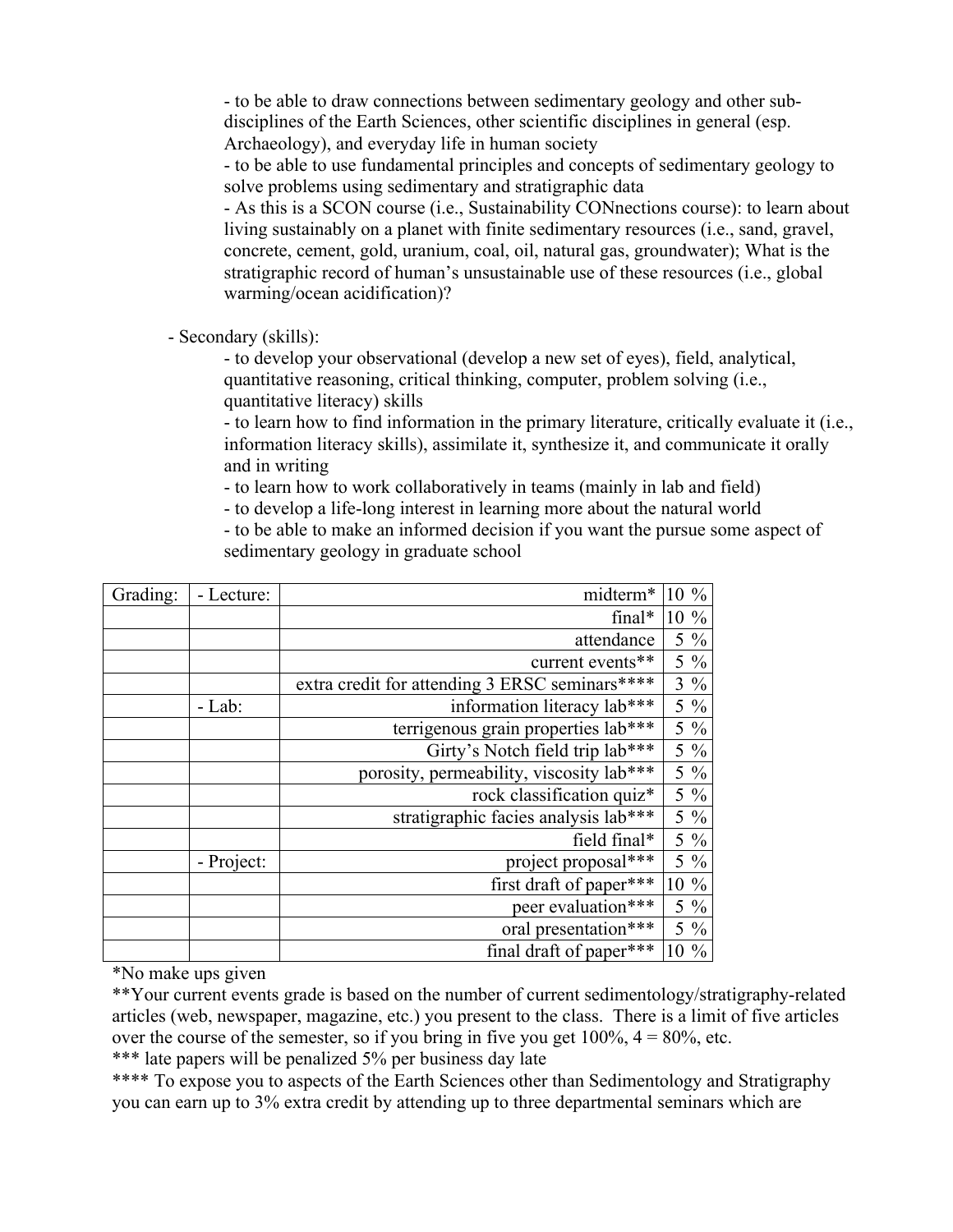usually at noon on Tuesdays in the Social Hall. Those not on Tuesdays at noon are listed below. To get credit, you must sign in with me at the seminar.

Dickinson College makes reasonable academic accommodations for students with documented disabilities. I am available to discuss the implementation of those accommodations. Students requesting accommodations must first register with Disability Services to verify their eligibility. After documentation review, Marni Jones, Director of Learning Skills and Disability Services, will provide eligible students with accommodation letters for their professors. Students must obtain a new letter every semester and meet with each relevant professor prior to any accommodations being implemented. These meetings should occur during the first three weeks of the semester (except for unusual circumstances), and at least one week before any testing accommodations. Disability Services is located in Biddle House. Address inquiries to Stephanie Anderberg at 717- 245-1734 or email disabilityservices  $\omega$  dickinson.edu. For more information, see the Disability Services website: www.dickinson.edu/disabilityservices.

You are responsible for knowing the College's Official Policy on cheating and plagiarism. I am required in my contract to enforce the College's zero tolerance policy. If you cheat or plagiarize you are suspended for one semester and receive an F for the course. Collaborative work in lecture and lab is encouraged as collaboration is commonplace in the academic and nonacademic scientific worlds. It involves discussion and sharing of ideas about the interpretation of data. Though ideas may be formulated in collaboration with your colleagues, all work turned in (i.e., labs, tests, and papers) must be independently produced.

Bring lecture notes/slides and previous lab manuals to each lab.

The following numbered reading assignments for lecture, lab, and field trip refer to chapters in Boggs (2012) and the lab manual for each week posted on Moodle. PowerPoint slides, book chapters, and lab manuals should be read before you come to the lecture, lab, or field trip. They are for preparing you for the lecture, lab, or field trip. We will cover some material in greater depth than the textbook, and vice versa. You are responsible only for the material covered in class. *In addition to your reading, your weekly homework* involves working on your individual research project for the course. I don't give you lots of busy work so you have time to work on your individual projects.

The following schedule is tentative and subject to change. I would rather cover less material well then more material poorly, so if we fall behind, adjust your reading accordingly. Exam, lab, and assignment dates shouldn't change.

| <b>DATE</b> | <b>TOPIC</b>                                                                 | <b>READING ASSIGNMENT</b> |            |
|-------------|------------------------------------------------------------------------------|---------------------------|------------|
| WEEK 1      |                                                                              |                           |            |
| $8/27 - 29$ | Lec: Introduction, Project Assignment                                        |                           | none       |
| 8/27        | Lab: Field trip - Yellow Breeches Creek; wear water shoes, shorts lab manual |                           |            |
| WEEK 2      |                                                                              |                           |            |
| $9/3 - 5$   | Lec: Origin of sedimentary grains                                            |                           |            |
| 9/3         | Lab: Information literacy skills lab with library liaison in the Information |                           |            |
|             | Commons Classroom in basement of library                                     |                           | lab manual |
|             |                                                                              |                           |            |

## WEEK 3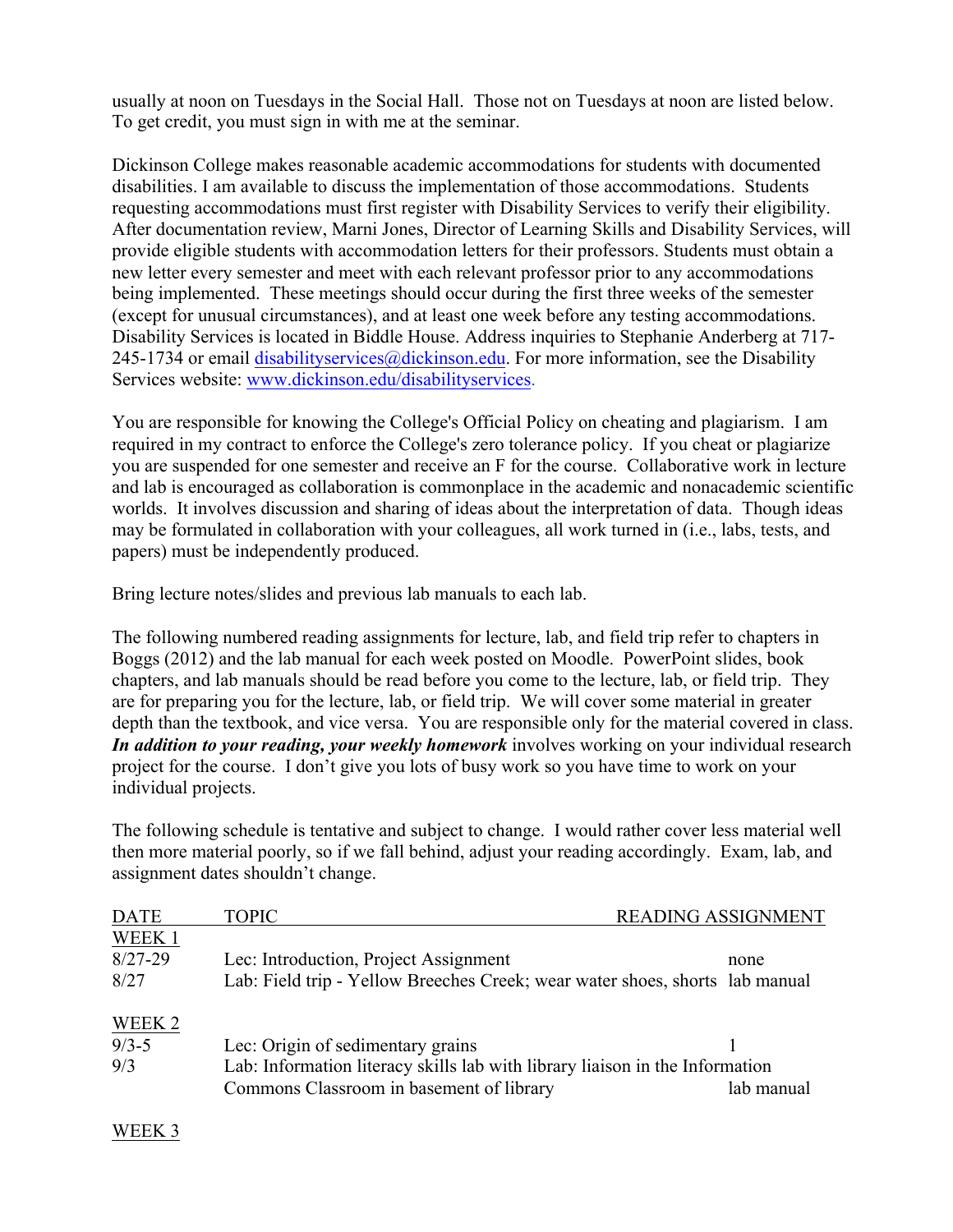| $9/10 - 12$    | Lec: Grain parameters                                                          | 3              |
|----------------|--------------------------------------------------------------------------------|----------------|
| 9/10           | Lab: Terrigenous grain properties                                              | lab manual     |
| 9/12           | Paper: $2nd$ draft of written proposal due in lecture                          |                |
|                |                                                                                |                |
| WEEK 4         |                                                                                |                |
| $9/17 - 19$    | Lec: Porosity and Permeability                                                 | 3              |
| 9/17           | Lab: Field trip - aggregate quarry                                             | none           |
|                |                                                                                |                |
| WEEK 5         |                                                                                |                |
| $9/24 - 26$    |                                                                                | $\overline{2}$ |
|                | Lec: Sedimentary processes                                                     |                |
| 9/24           | Lab: Field trip - Girty's Notch                                                | lab manual     |
| $9/27 - 29$    | Required weekend field trip to Cape Henlopen                                   |                |
|                |                                                                                |                |
| WEEK 6         |                                                                                |                |
| $10/1 - 3$     | Lec: Sedimentary processes                                                     | $\overline{2}$ |
| 10/1           | Lab: Field Trip data analysis                                                  |                |
| 10/3           | Paper: 1 <sup>st</sup> draft of paper due in lecture                           |                |
|                |                                                                                |                |
| WEEK 7         |                                                                                |                |
| $10/8 - 10$    | Lec: Sedimentary processes                                                     | $\overline{2}$ |
| 10/8           | Lab: Porosity, Permeability, Viscosity                                         | lab manual     |
|                |                                                                                |                |
| WEEK 8         |                                                                                |                |
|                |                                                                                | $4 - 7$        |
| 10/15          | Lec: Sedimentary rocks and structures                                          |                |
| 10/15          | Paper: Peer evaluation of colleague's 1 <sup>st</sup> draft due in lecture     |                |
| 10/15          | Lab: Classification of sedimentary rocks                                       | lab manual     |
| 10/17          | Lec: Midterm                                                                   |                |
|                |                                                                                |                |
| WEEK 9         |                                                                                |                |
| 10/22          | Lec: None - Midterm Pause                                                      |                |
| 10/22          | Lab: None - Midterm Pause                                                      |                |
| 10/24          | Lec: Sedimentary basins & tectonics                                            | 16             |
|                |                                                                                |                |
| WEEK 10        |                                                                                |                |
| $10/29 - 31$   | Lec: Stratigraphy of global climate change                                     | 12,15          |
| 10/29          | Lab: Quiz & Sedimentary structures                                             | lab manual     |
|                |                                                                                |                |
|                |                                                                                |                |
| <b>WEEK 11</b> |                                                                                |                |
| $11/5 - 7$     | Lec: Biostratigraphy                                                           | 14             |
| 11/5           | Lab: Field Trip to Colonel Denning State Park stream dynamics & Martinsburg Sh |                |
|                |                                                                                |                |
| <b>WEEK 12</b> |                                                                                |                |
| $11/12 - 14$   | Lec: Magnetostratigraphy                                                       | 13             |
| 11/12          | Lab: Field trip $-$ college quarry to measure section                          | lab manual     |
|                |                                                                                |                |
| <b>WEEK 13</b> |                                                                                |                |
| 11/19-21       | Lec: Seismic Stratigraphy                                                      | 13             |
| 11/19          | Lab: Stratigraphic facies analysis                                             | lab manual     |
|                |                                                                                |                |